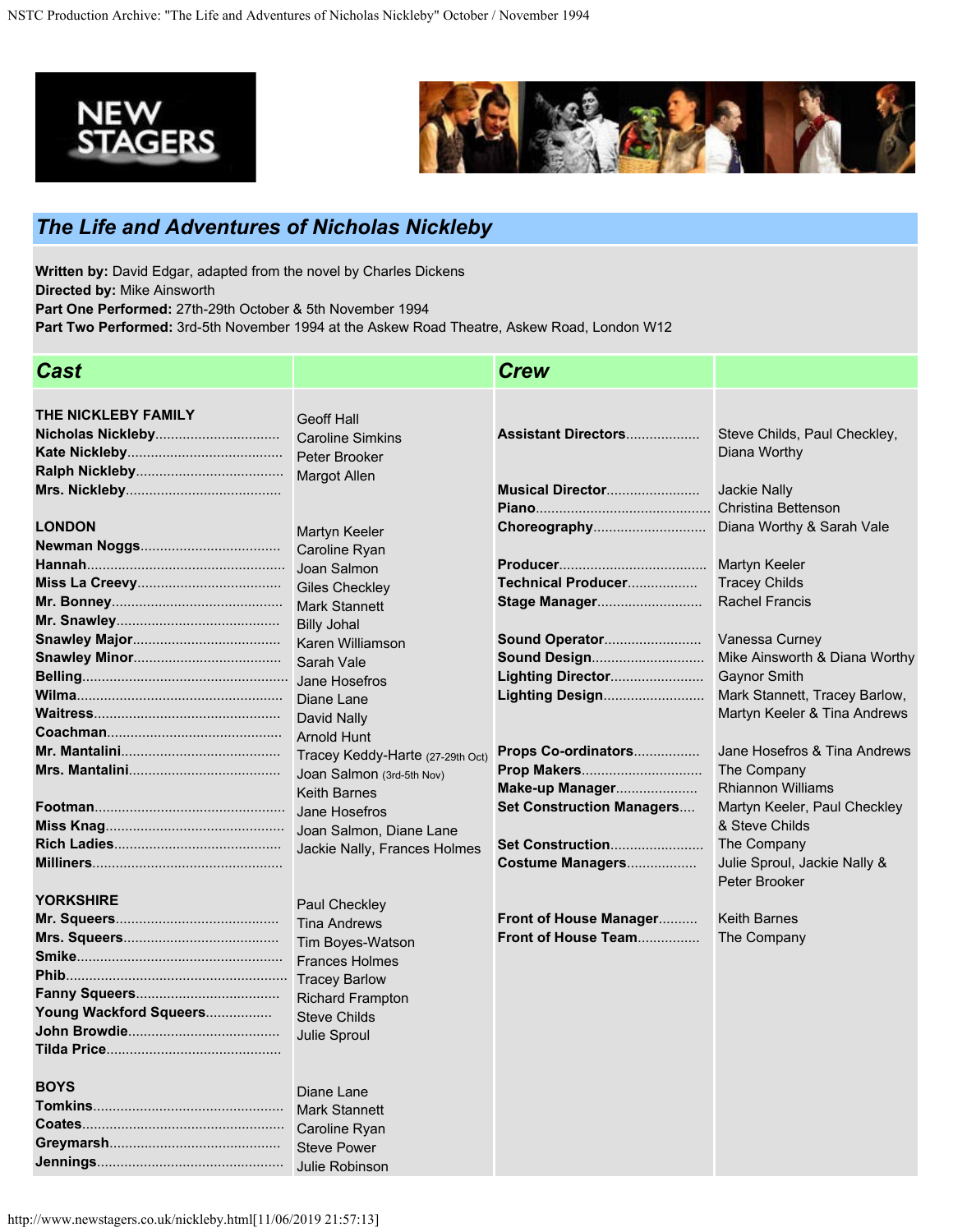|                          | <b>Benjamin Barlow</b>                       |  |
|--------------------------|----------------------------------------------|--|
|                          | Rebecca Chapple                              |  |
|                          | Catriona Duncan                              |  |
|                          |                                              |  |
|                          |                                              |  |
| <b>LONDON AGAIN</b>      | <b>Paul Checkley</b>                         |  |
|                          | <b>Tina Andrews</b>                          |  |
|                          | <b>Steve Childs</b>                          |  |
|                          |                                              |  |
|                          |                                              |  |
| <b>PORTSMOUTH</b>        | <b>Keith Barnes</b>                          |  |
| Mr. Vincent Crummles     | <b>Tracey Barlow</b>                         |  |
| Master Crummles          | <b>Mark Stannett</b>                         |  |
| Master Crummles          | <b>Giles Checkley</b>                        |  |
|                          | <b>Jackie Nally</b>                          |  |
|                          | Catriona Duncan                              |  |
|                          | <b>Mike Ainsworth</b>                        |  |
|                          | David Nally                                  |  |
|                          | <b>Tina Andrews</b><br><b>Frances Holmes</b> |  |
|                          | <b>Richard Frampton</b>                      |  |
|                          | Karen Williamson                             |  |
|                          | Sarah Vale                                   |  |
|                          | <b>Martyn Keeler</b>                         |  |
|                          | <b>Margot Allen</b>                          |  |
|                          | Julie Robinson                               |  |
|                          | <b>Arnold Hunt</b>                           |  |
|                          | Joan Salmon                                  |  |
|                          | Caroline Ryan                                |  |
| The Infant Phenomenon    |                                              |  |
|                          |                                              |  |
| <b>LONDON AGAIN</b>      | Julie Robinson                               |  |
|                          | <b>Giles Checkley</b>                        |  |
|                          | <b>Steve Childs</b>                          |  |
| Sir Mulberry Hawk        | <b>Mark Stannett</b>                         |  |
| Lord Frederick Verisopht | <b>Billy Johal</b>                           |  |
|                          |                                              |  |
|                          | Paul Checkley                                |  |
|                          | Jill Cooper                                  |  |
|                          | <b>Steve Power</b>                           |  |
|                          | Julie Robinson<br><b>Mike Ainsworth</b>      |  |
|                          |                                              |  |
|                          | Jackie Nally, Jan Goram,<br>lan Tucker       |  |
|                          | David Nally                                  |  |
|                          | <b>Arnold Hunt</b>                           |  |
|                          | <b>Keith Barnes</b>                          |  |
|                          | <b>Frances Holmes</b>                        |  |
|                          | Diane Lane                                   |  |
|                          | Sarah Vale                                   |  |
|                          | <b>Tracey Barlow</b>                         |  |
| A highly-strung horse    | <b>Keith Barnes</b>                          |  |
|                          | <b>Steve Power</b>                           |  |
|                          | Julie Sproul                                 |  |
|                          | <b>Giles Checkley</b>                        |  |
|                          | Mike Ainsworth                               |  |
|                          | Catriona Duncan                              |  |
|                          | Jane Hosefros                                |  |
|                          | <b>Keith Barnes</b>                          |  |
|                          |                                              |  |
|                          | Jane Hosefros                                |  |